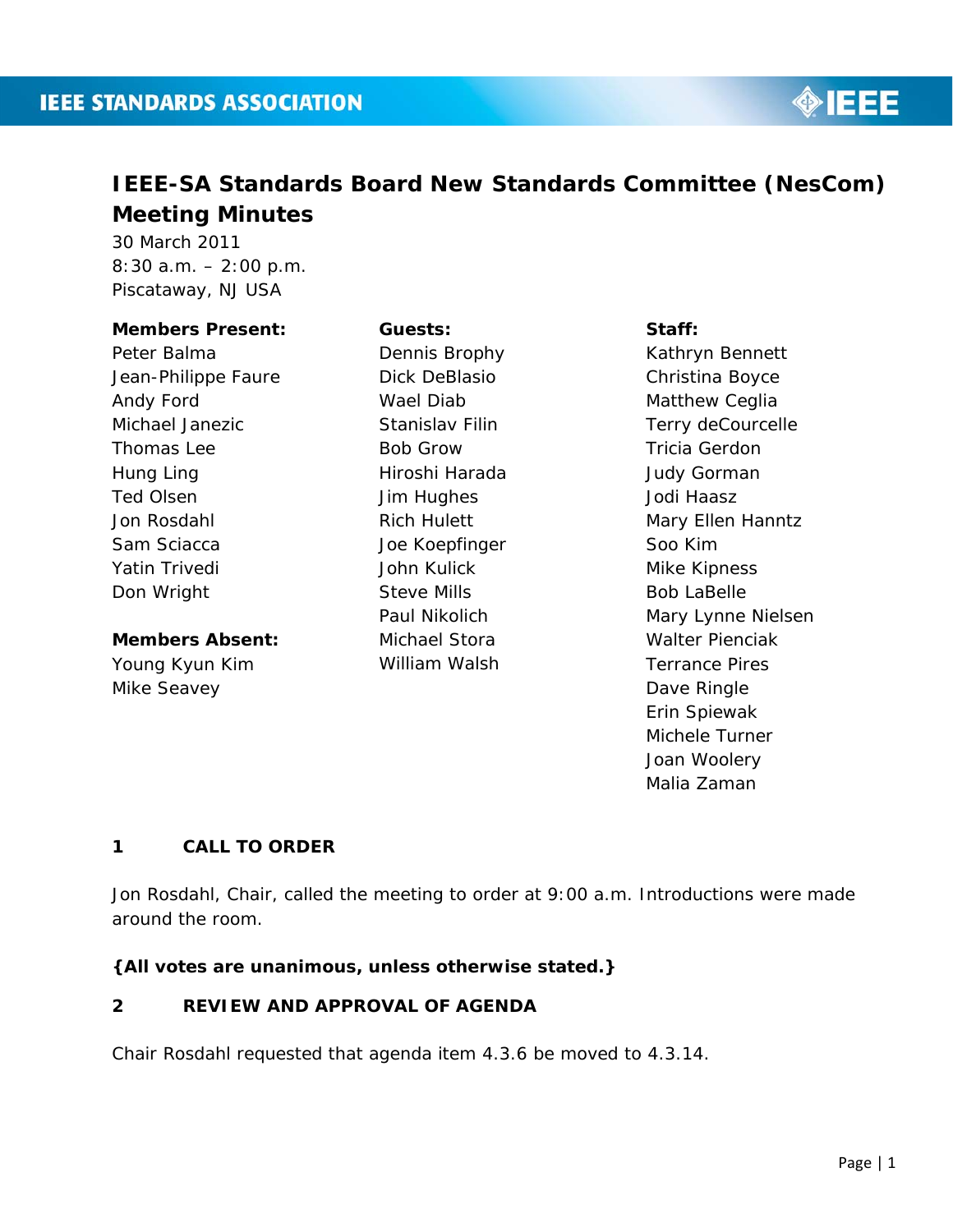**A motion was made and seconded to approve the agenda as amended. The motion passed**.

# **2.1 Consent Agenda**

## **2.1.1 PARs to be Withdrawn at the Request of the Sponsor**

IEEE Computer Society/Design Automation

## **P1778**

Standard for Esterel v7 Language Reference Manual **Recommendation: Approve PAR withdrawal.** 

IEEE Nanotechnology Council/Standards Committee

#### **P1650**

Standard Test Methods for Measurement of Electrical Properties of Carbon Nanotubes **Recommendation: Approve PAR withdrawal.** 

IEEE Power and Energy Society/Insulated Conductors

#### **P1781**

Guide for the Application of Extruded Conductor and Insulation Shields for Shielded Power Cables Rated 5 kV to 500 kV AC **Recommendation: Approve PAR withdrawal.** 

IEEE-SASB Coordinating Committees/SCC39 - International Committee on Electromagnetic Safety

## **P1528.1**

Recommended Practice for Determining the Peak Spatial Average Specific Absorption Rate (SAR) in the Human Body from Wireless Communications Devices, 30 MHz - 6 GHz: General Requirements for Using the Finite Difference Time Domain (FDTD) Method for SAR Calculations

## **Recommendation: Approve PAR withdrawal.**

## **P1528.2**

Recommended Practice for Determining the Peak Spatial Average Specific Absorption Rate (SAR) in the Human Body from Wireless Communications Devices, 30 MHz - 6 GHz: Specific Requirements for Finite Difference Time Domain (FDTD) Modeling of Vehicle Mounted Antenna Configurations

**Recommendation: Approve PAR withdrawal.** 

## **2.1.2 Administrative Withdrawal**

IEEE Instrumentation and Measurement Society/TC8 – Automated Test Systems and Instrumentation Committee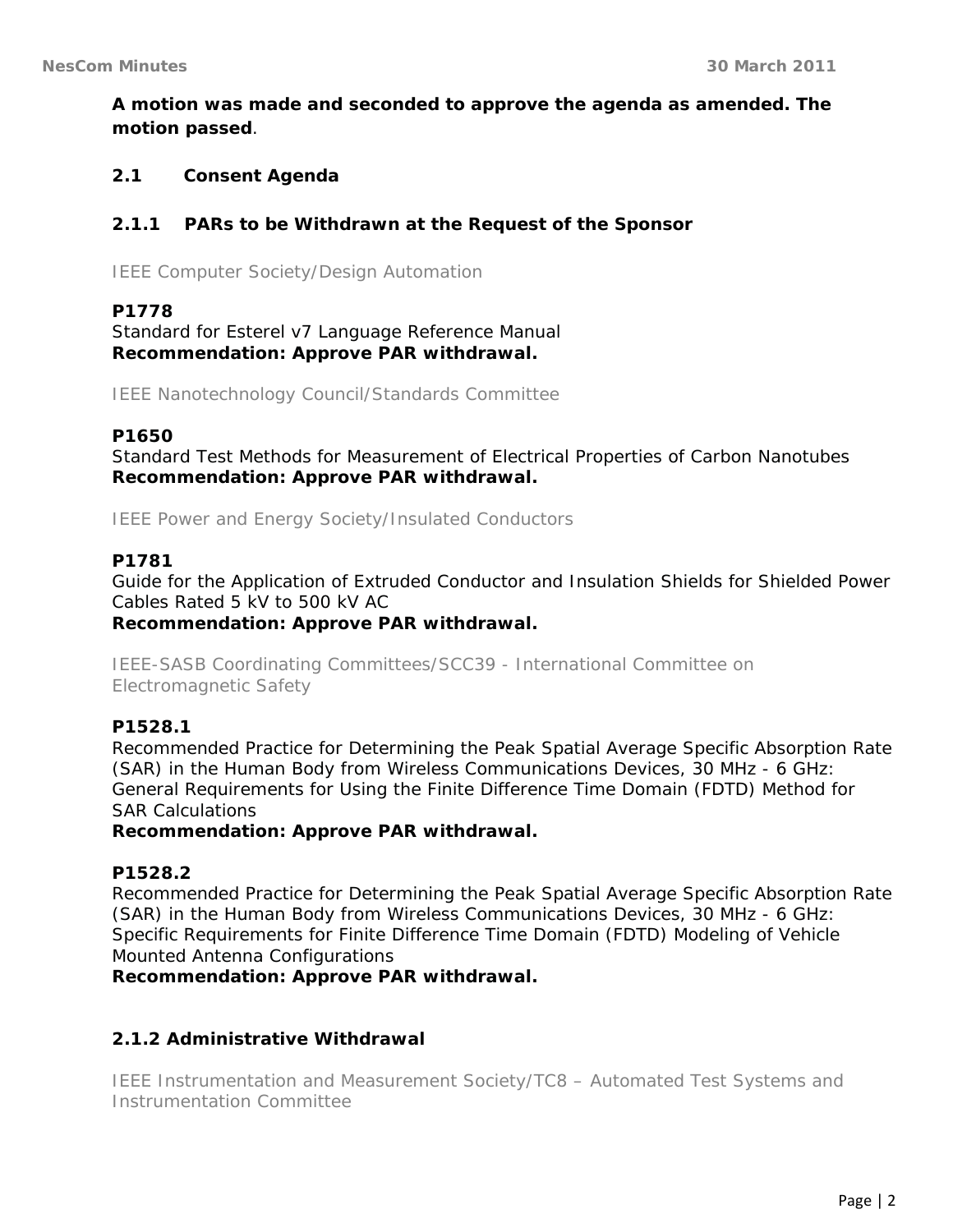## **P1155**

Standard for VMEbus Extensions for Instrumentation: VXIbus Development **Recommendation: Approve PAR withdrawal.** 

## **2.1.3 PAR Numbering Change Requests**

Renumbering P1416 to C37.122.6.pdf, Renumbering P60092-510 to P80005-1 **Recommendation: Approve** 

## **3. APPROVAL OF MINUTES FROM THE 7 DECEMBER 2010 NESCOM MEETING**

**A motion was made, and seconded to approve the 7 December 2010 NesCom minutes. Upon vote, the motion passed.** 

# **4. PARS FOR DISCUSSION**

## **4.1 Modified PARs**

IEEE Computer Society/Environmental Assessment of Standards Committee

## **P1680.2**

Standard for Environmental Assessment of Imaging Equipment **Recommendation: Approve modified PAR until December 2013** 

## **P1680.3**

Standard for Environmental Assessment of Televisions **Recommendation: Approve modified PAR until December 2013** 

IEEE Computer Society/LAN/MAN Standards Committee

## **P802.15.7**

Standard for Short-Range Wireless Optical Communication using Visible Light **Recommendation: Approve modified PAR until December 2012** 

IEEE Computer Society/Software & Systems Engineering Standards Committee

## **P26512**

Standard for Systems and software engineering - Requirements for acquirers and suppliers of user documentation

**Recommendation: Approve modified PAR until December 2013** 

IEEE Industry Applications Society/Petroleum & Chemical Industry

## **P1810**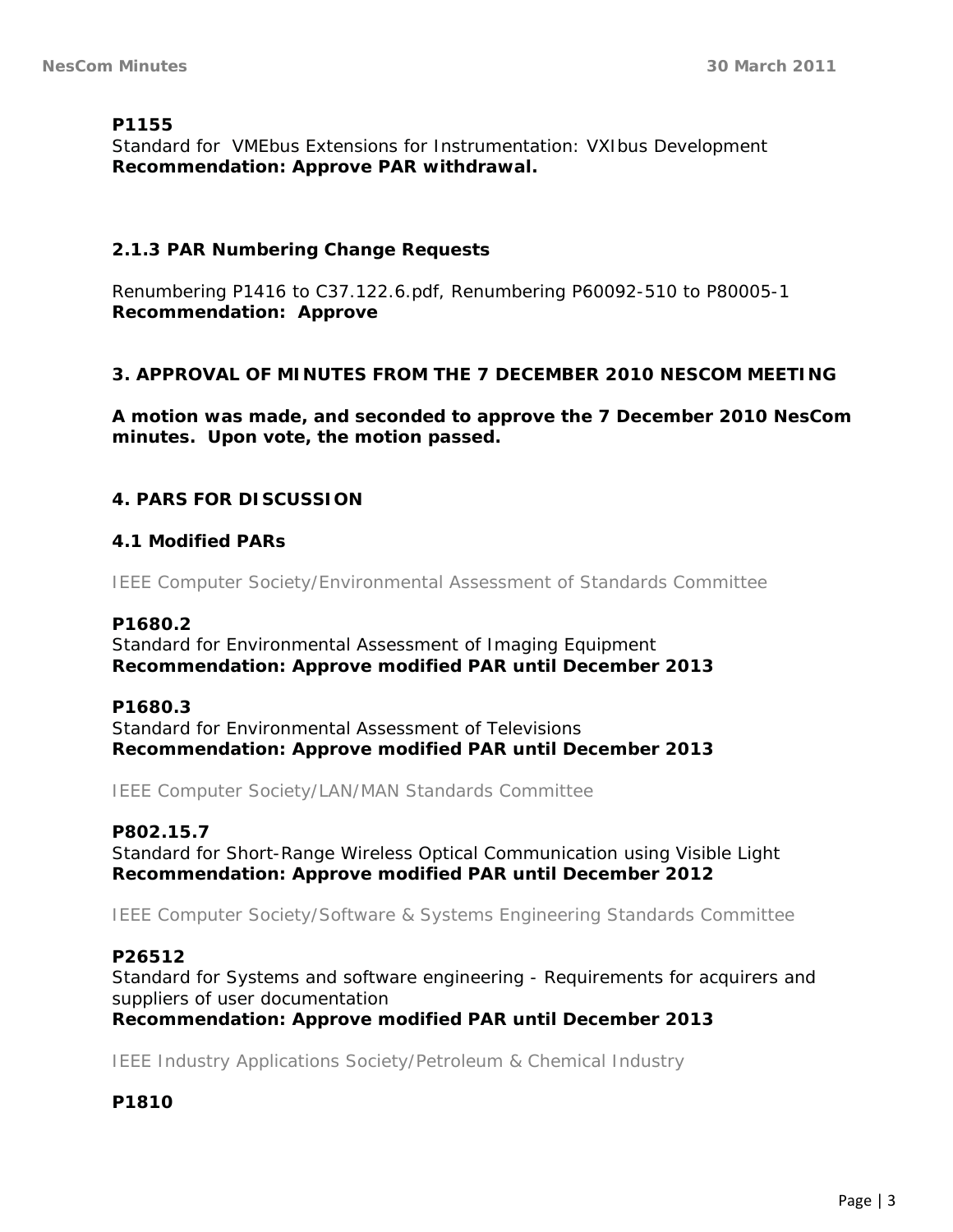Guide for the Installation of Fire-Rated Cables Suitable for Hydrocarbon Pool Fires for Critical and Emergency Shutdown Systems in Petroleum and Chemical Industries. **Recommendation: Approve modified PAR until December 2013** 

#### **P60092-510**

Standard for Cold Ironing - Part 1: High Voltage Shore Connection (HVSC) Systems-General Requirements

## **Recommendation: Approve modified PAR until December 2013**

IEEE Instrumentation and Measurement Society/TC10 - Waveform Generation Measurement and Analysis

## **P1658**

Standard for Terminology and Test Methods of Digital-to-Analog Converter Devices **Recommendation: Approve modified PAR until December 2011** 

IEEE Power and Energy Society/Nuclear Power Engineering

## **P62582-1**

Standard for Nuclear Power Plants - Instrumentation and control important to safety - Electrical equipment condition monitoring methods - Part 1: General **Recommendation: Approve modified PAR until December 2013** 

#### **P62582-2**

Standard for Nuclear Power Plants - Instrumentation and control important to safety - Electrical equipment condition monitoring methods - Part 2: Indenter modulus **Recommendation: Approve modified PAR until December 2013** 

#### **P62582-3**

Standard for Nuclear Power Plants - Instrumentation and control important to safety - Electrical equipment condition monitoring methods - Part 3: Elongation at break **Recommendation: Approve modified PAR until December 2013** 

#### **P62582-4**

Standard for Nuclear Power Plants - Instrumentation and control important to safety - Electrical equipment condition monitoring methods Part 4: Oxidation induction techniques **Recommendation: Approve modified PAR until December 2013** 

IEEE Power and Energy Society/Stationary Batteries Committee

#### **P535**

Standard for Qualification of Class 1E Vented Lead Acid Storage Batteries for Nuclear Power Generating Stations

**Recommendation: Approve modified PAR until December 2013** 

IEEE Power and Energy Society/Substations

## **P1031**

Guide for the Functional Specification of Transmission Static Var Compensators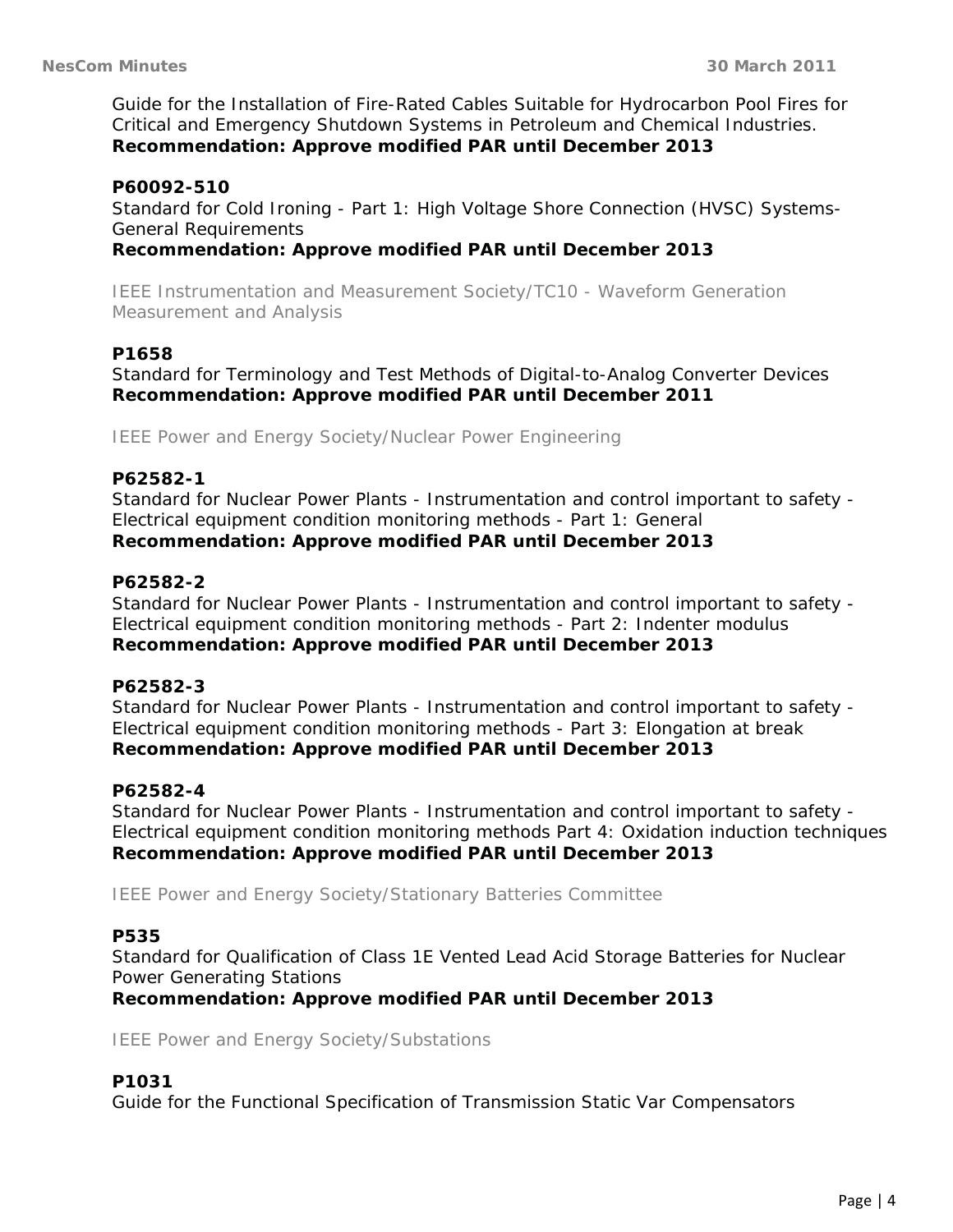## **Recommendation: Approve modified PAR until December 2011**

## **P1613**

Standard for Environmental and Testing Requirements for Communications Networking Devices Installed in Electric Power Facilities **Recommendation: Approve modified PAR until December 2014** 

EEE Power and Energy Society/Switchgear

## **P62271-37-082**

Standard for High-Voltage Switchgear and Controlgear - Part 37-082: Standard practice for the measurement of sound pressure levels on alternating current circuit-breakers **Recommendation: Approve modified PAR until December 2012** 

IEEE Power and Energy Society/Transmission and Distribution

## **P1835**

Standard for Atmospheric (Above-Grade) Corrosion Control of Existing Electric Transmission, Distribution, and Substation Structures by Coating Systems **Recommendation: Approve modified PAR until December 2015** 

#### **P1839**

Standard for Below-Grade Corrosion Control of Transmission, Distribution, and Substation Structures by Coating Repair Systems **Recommendation: Approve modified PAR until December 2015** 

## **4.2 Extension Requests**

No extension requests at this time.

## **4.3 New PARs**

IEEE-SA Board of Governors/Corporate Advisory Group

## **P1860**

Standard for Voltage and Reactive Power in 1000kV or Greater (Ultra High Voltage) AC **Systems** 

**Recommendation: Conditionally approve new PAR until December 2015 contingent of the edits that NesCom requested during the NesCom meeting being incorporated into the PAR [This condition has been met]** 

## **P1861**

Standard for Acceptance Tests on Sitehand-Over Test of 1000kV or Greater (Ultra High Voltage) AC Electric Equipment and Commissioning Procedures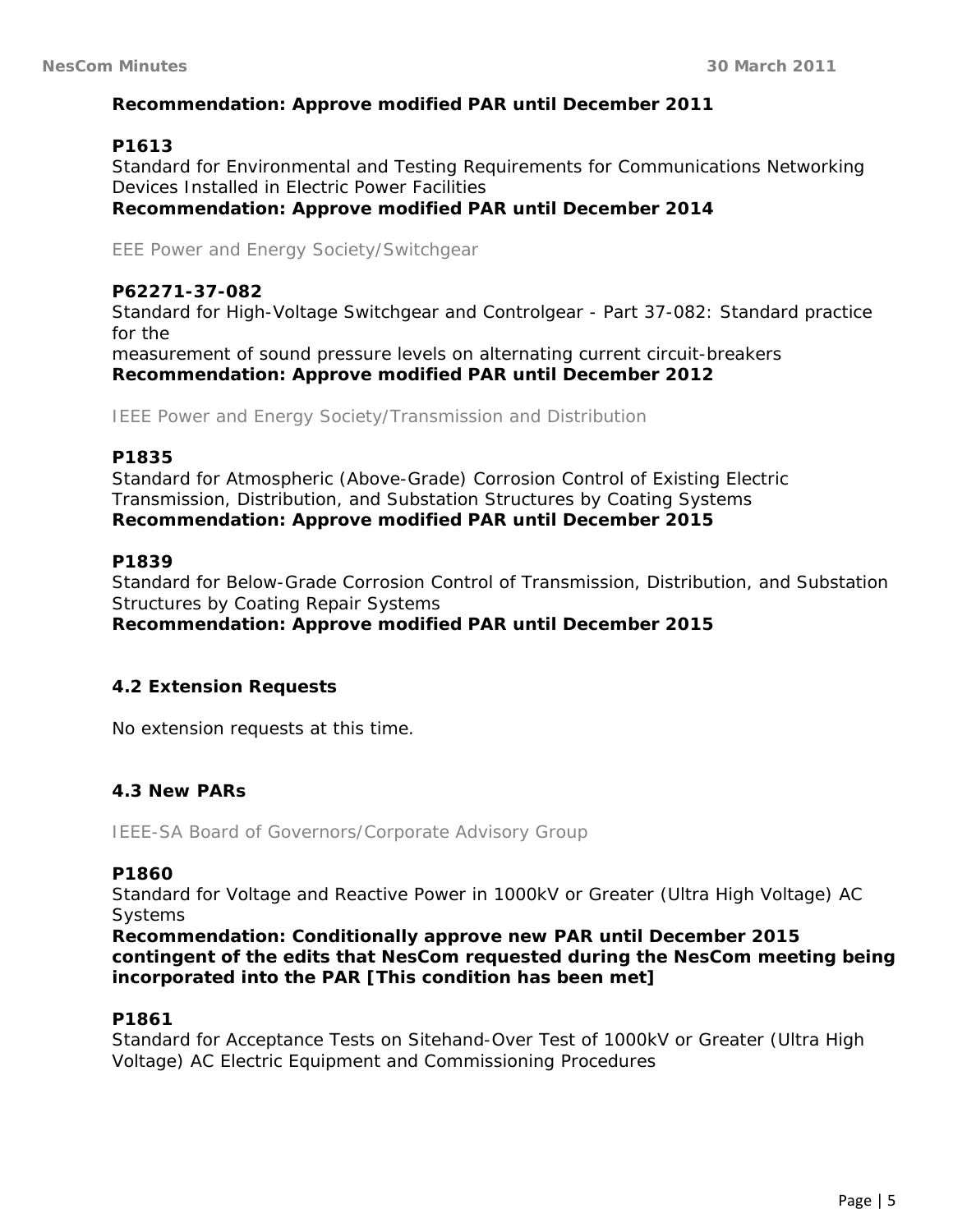## **Recommendation: Conditionally approve new PAR until December 2015 contingent of the edits that NesCom requested during the NesCom meeting being incorporated into the PAR [This condition has been met]**

#### **P1862**

Standard for Overvoltage and Insulation Coordination of 1000kV or Greater (Ultra High Voltage) AC Transmission Projects

**Recommendation: Conditionally approve new PAR until December 2015 contingent of the edits that NesCom requested during the NesCom meeting being incorporated into the PAR [This condition has been met]** 

#### **P3333**

Standard for the Quality Assessment of Three Dimensional (3D) Displays, 3D Contents and 3D Devices based on Human Factors

**Recommendation: Approve new PAR until December 2015** 

IEEE Communications Society/Standards Committee

#### **P1906.1**

Recommended Practice for Nanoscale and Molecular Communication Framework **Recommendation: Approve new PAR until December 2015** 

IEEE Engineering in Medicine and Biology Society/Standards Committee

#### **P1822**

Standard for Digital Microscope Analyzer, Whole Slide Image Scanner and Digital Microscope

**Recommendation: Approve new PAR until December 2015** 

IEEE Power and Energy Society/Power System Relaying

#### **PC37.244**

Guide for Phasor Data Concentrator Requirements for Power System Protection, Control, and Monitoring

**Recommendation: Approve new PAR until December 2015** 

IEEE Power and Energy Society/Transmission and Distribution

#### **P1453.1**

Adoption of IEC/TR 61000-3-7:2008, Electromagnetic compatibility (EMC)-Limits-Assessment of emission limits for the connection of fluctuating installations to MV, HV and EHV power systems **Recommendation: Approve new PAR until December 2015** 

IEEE-SASB Coordinating Committees/SCC39 - International Committee on Electromagnetic Safety

**P62704-1**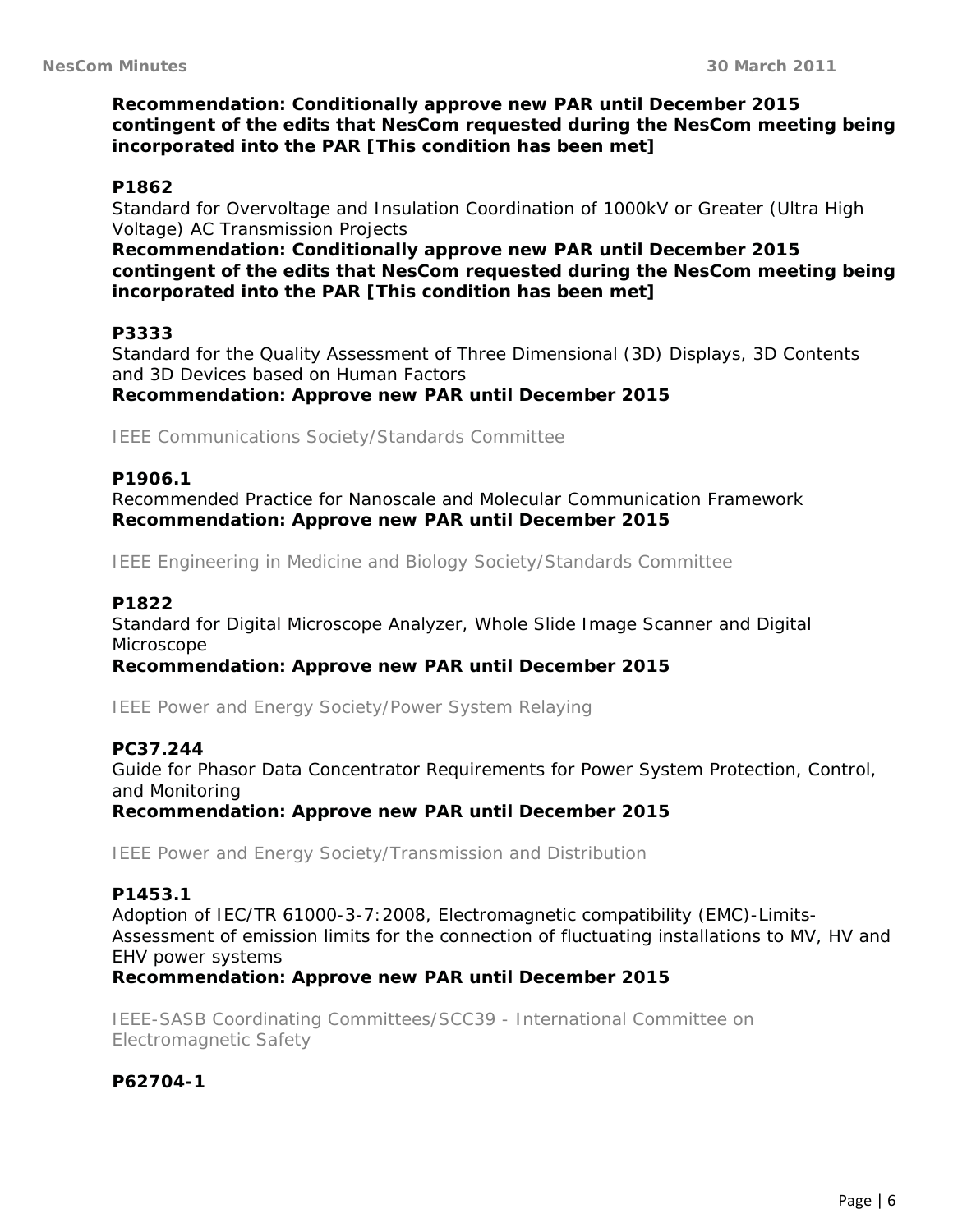Standard for Determining the Peak Spatial Average Specific Absorption Rate (SAR) in the Human Body from Wireless Communications Devices, 30 MHz - 6 GHz. Part 1: General Requirements for using the Finite Difference Time Domain (FDTD) Method for SAR Calculations

## **Recommendation: Approve new PAR until December 2015**

## **P62704-2**

Standard for Determining the Peak Spatial Average Specific Absorption Rate (SAR) in the Human Body from Wireless Communications Devices, 30 MHz - 6 GHz. Part 2: Specific Requirements for Finite Difference Time Domain (FDTD) Modeling of Vehicle Mounted Antenna Configurations

#### **Recommendation: Approve new PAR until December 2015**

#### **P62704-3**

Standard for Determining the Peak Spatial-Average Specific Absorption Rate (SAR) in the Human Body from Wireless Communications Devices, 30 MHz - 6 GHz. Part 3: Specific Requirements for Finite Difference Time Domain (FDTD) Modeling of Mobile Phones/Personal Wireless Devices

#### **Recommendation: Approve new PAR until December 2015**

IEEE Vehicular Technology Society/Rail Transportation Standards Committee

#### **P1833**

Guide for the Design of Direct Current Overhead Contact Systems for Transit Systems **Recommendation: Approve new PAR until December 2015** 

IEEE Communications Society/Standards Committee

#### **P1900.7**

Radio Interface for White Space Dynamic Spectrum Access Radio Systems Supporting Fixed and Mobile Operation

Jon Rosdahl handed the gavel over to Sam Sciacca to chair the meeting for this agenda item.

#### **There was a motion to disapprove the PAR on the grounds that the scope is too broad. The motion was seconded.**

A lengthy discussion followed.

**There was a motion to call the question. The motion was seconded. [Approve=6, Disapprove 3, Abstain=1]** 

**Vote on the motion to disapprove the PAR [Approve=2, Disapprove=8] The motion failed.** 

**Recommendation: Approve new PAR until December 2015 [Approve=6, Disapprove=2, Abstain=2]**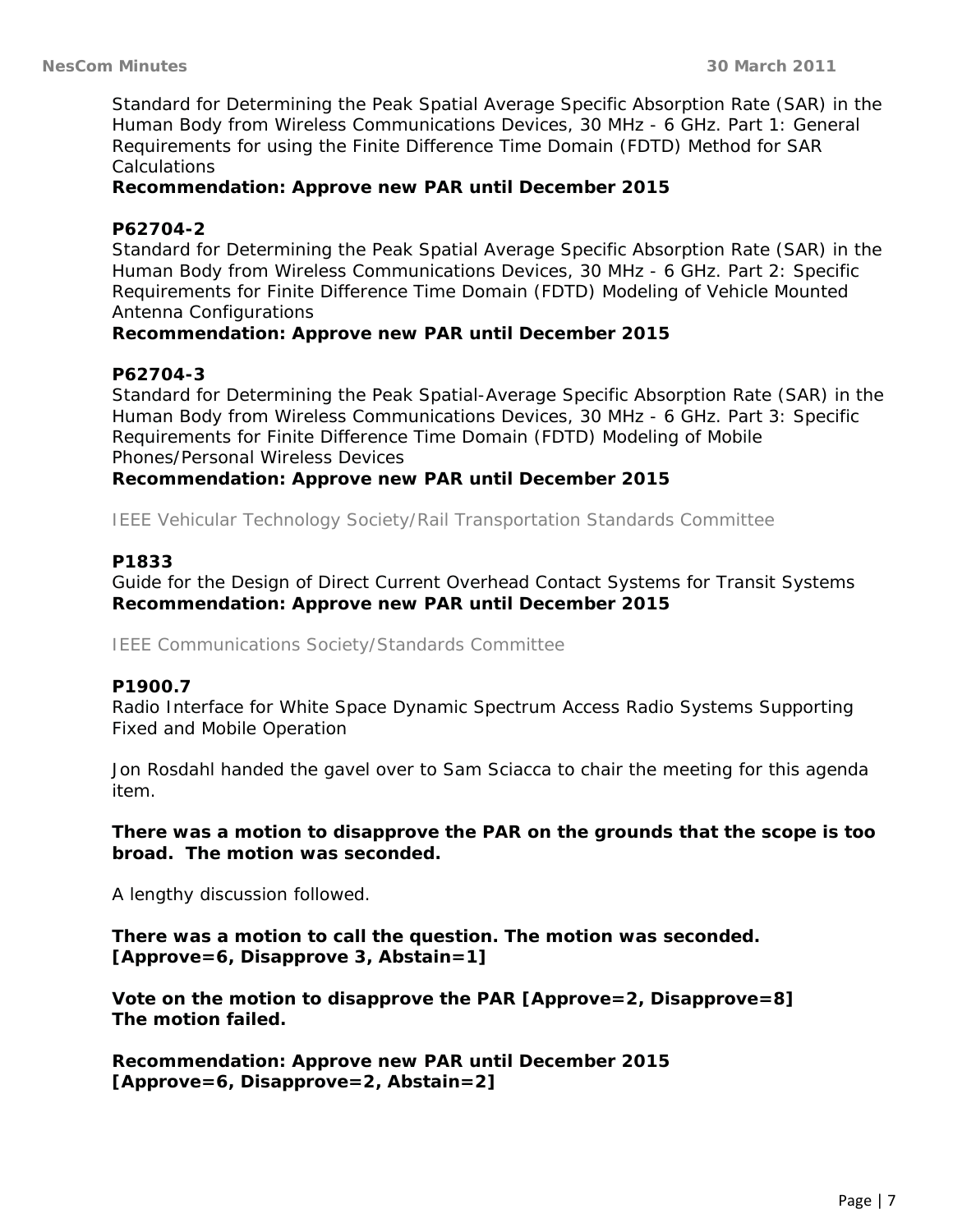**[This PAR was removed from the consent agenda of the Standard Board agenda of 31 March 2011. The Standards Board deferred consideration of this PAR until the June SASB meeting]** 

## **4.4 PARs for the Revision of Standards**

IEEE Computer Society/Design Automation

#### **P1076**

Standard for VHDL Language Reference Manual **Recommendation: Approve PAR for the revision of a standard until December 2015** 

#### **P1076.1**

Standard VHDL Analog and Mixed-Signal Extensions **Recommendation: Approve PAR for the revision of a standard until December 2015** 

IEEE Instrumentation and Measurement Society/TC5 - Connectors in Measurements

#### **P287**

Standard for Precision Coaxial Connectors (DC to 110 GHz)

**Recommendation: Approve PAR for the revision of a standard until December 2015** 

IEEE Power and Energy Society/Nuclear Power Engineering

#### **P383**

Standard for Qualifying Electric Cables and Splices for Nuclear Facilities **Recommendation: Approve PAR for the revision of a standard until December 2015** 

#### **P1205**

Guide for Assessing, Monitoring, and Mitigating Aging Effects on Electrical Equipment Used in Nuclear Power Generating Stations and Other Nuclear Facilities **Recommendation: Approve PAR for the revision of a standard until December 2015** 

IEEE Power and Energy Society/Surge Protective Devices/Low Voltage

## **PC62.33**

Standard for Test Methods and Performance Values of Metal-Oxide Varistor Surge Protective Components

**Recommendation: Defer Motion to Approve PAR for the revision of a standard until the NesCom Continuous Processing telecon in May.** 

IEEE Power and Energy Society/Substations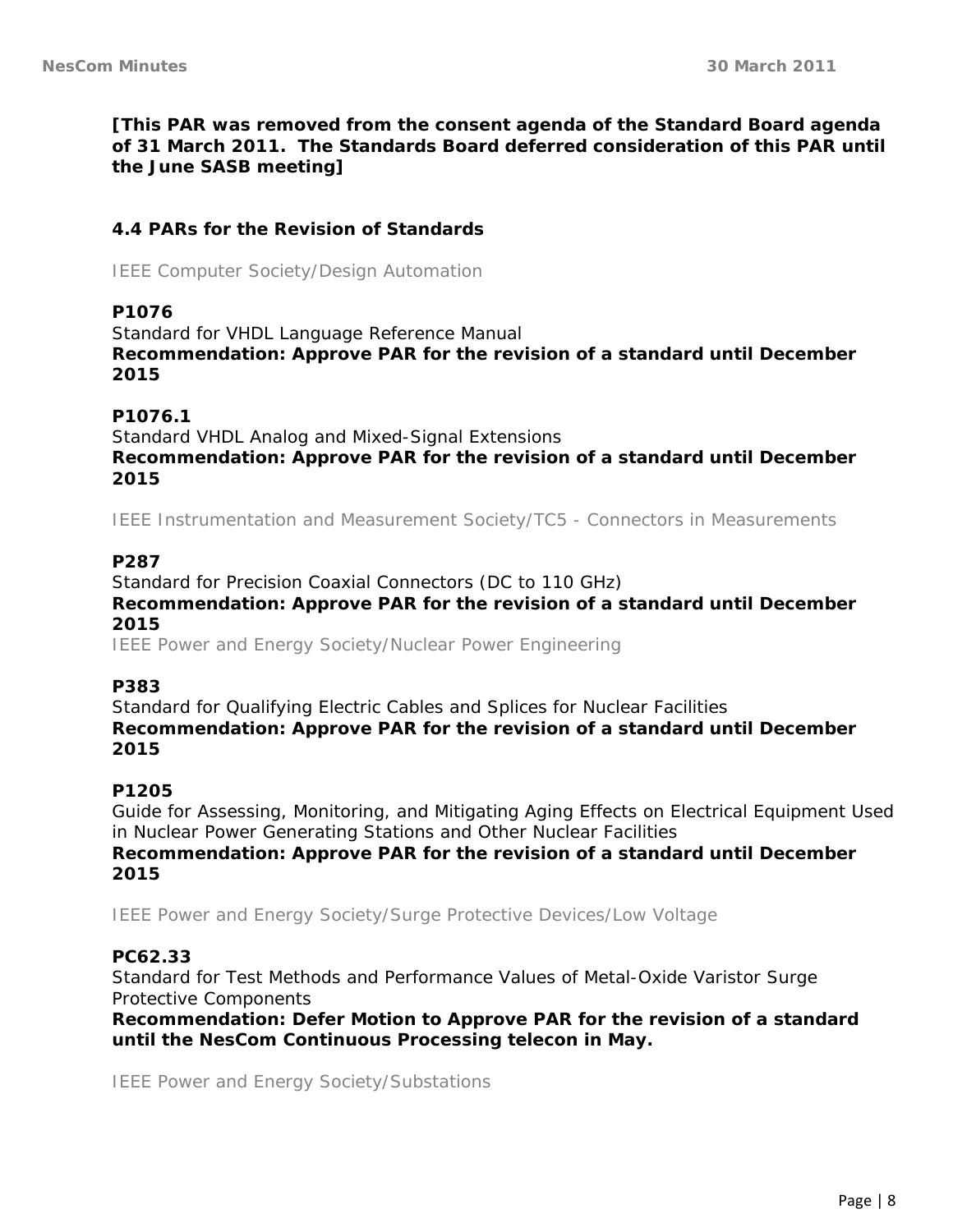# **P525**

Guide for the Design and Installation of Cable Systems in Substations **Recommendation: Approve PAR for the revision of a standard until December 2015** 

# **P1402**

Standard for Physical Security of Electric Power Substations **Recommendation: Approve PAR for the revision of a standard until December 2015** 

IEEE Power and Energy Society/Switchgear

# **PC37.16**

Standard for Preferred Ratings, Related Requirements, and Application Recommendations for Low-Voltage AC (1000 V and below) and DC (3200 V and below) Power Circuit **Breakers** 

**Recommendation: Approve PAR for the revision of a standard until December 2015** 

IEEE Power and Energy Society/Transmission and Distribution

# **P1243**

Guide for Improving the Lightning Performance of Transmission Lines **Recommendation: Conditionally approve PAR for the revision of a standard until December 2015 contingent upon wording change requested by NesCom in the NesCom meeting being incorporated into the PAR. [This condition has been met]** 

IEEE Power and Energy Society/Transformers

# **PC57.12.34**

Standard for Requirements for Pad-Mounted, Compartmental Type, Self Cooled, Three Phase Distribution Transformers, 10 MVA and Smaller; High Voltage, 34.5kV Nominal System Voltage and Below; Low Voltage, 15kV Nominal System Voltage and Below **Recommendation: Approve PAR for the revision of a standard until December 2015** 

## **PC57.140**

Guide for Evaluation and Reconditioning of Liquid Immersed Power Transformers **Recommendation: Approve PAR for the revision of a standard until December 2015** 

IEEE Power Electronics Society/Standards Committee

# **P1573**

Recommended Practice for Electronic Power Subsystems: Parameters, Interfaces, Elements, and Performance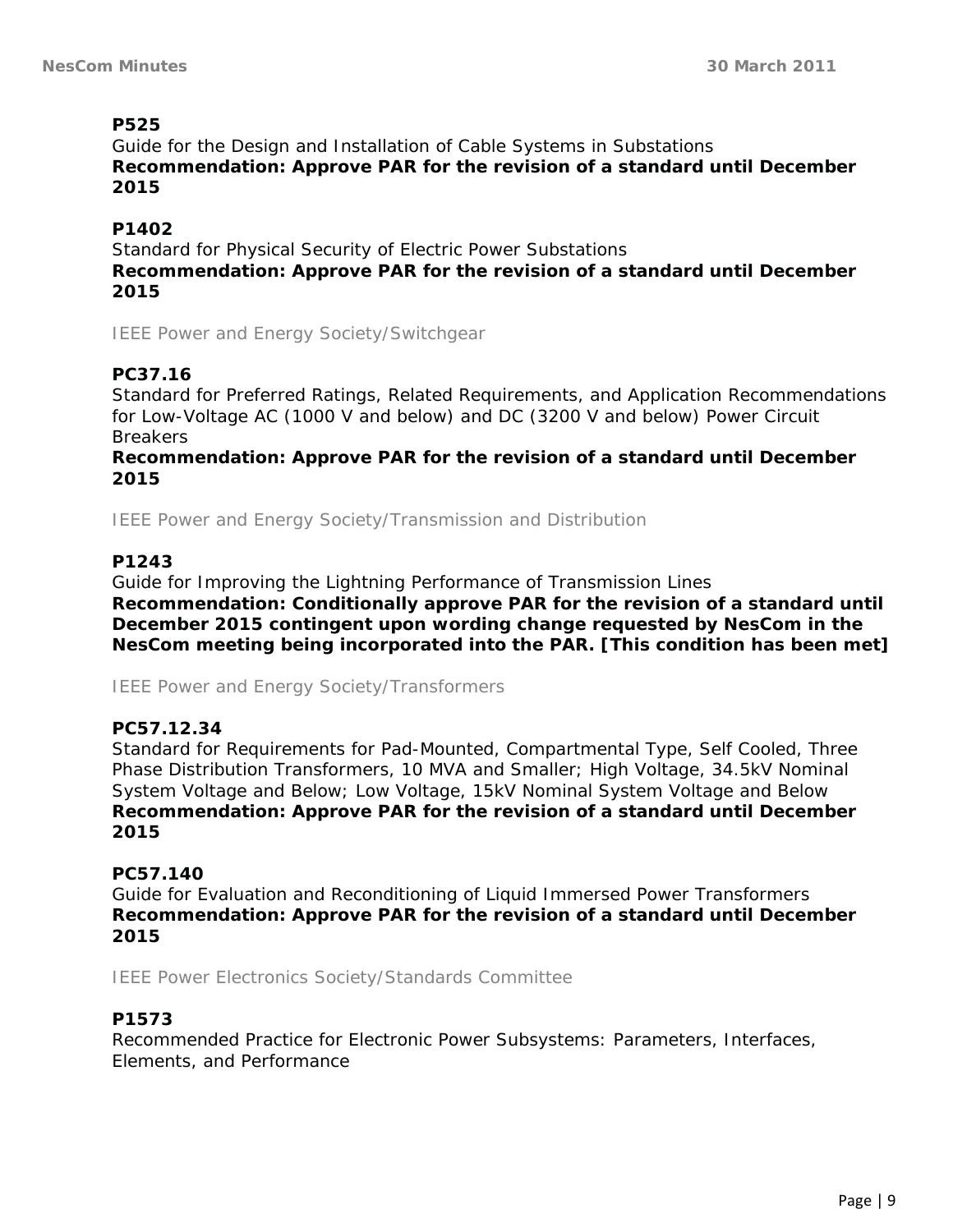**Recommendation: Conditionally approve PAR for the revision of a standard until December 2015 contingent upon removal of the last sentence of the scope from the PAR. [This condition has been met]** 

## **5 OLD BUSINESS**

## **5.1 Ad hoc – To determine if Scope can be updated in an Amendment PAR – Update – Rosdahl**

Jon Rosdahl led the ad hoc in place of Glenn Parsons who is no longer on NesCom. The ad hoc met by telecon on 8 March 2011. A decision was made to present the following view to NesCom:

- Amendments may change the scope/purpose to a degree
	- Amendments are allowed to make any change to the base standard
	- NesCom will decide if the degree of change is allowable for an Amendment
		- If not, NesCom will request the PAR be changed to a revision.

The IEEE-SASB OpsMan, the Style Manual, NesCom Conventions and the PAR form would need to be updated if this view is to be implemented.

**A motion was made and seconded to forward the ad hoc report/recommendations to ProCom and PatCom for consideration and disband the ad hoc. Upon vote, the motion passed.** 

**5.2 Ad hoc –**Initiating Adoption of a Draft Standard Before it is Finished – Seavey

This item was deferred to the June meeting due to lack of time.

## **6 NEW BUSINESS**

## **6.1 Review of myProject tool – All**

Don Wright gave a presentation to NesCom showing three areas [voting, commenting and email notification] where myProject tools might be improved. Jean Philippe Faure added an additional suggestion to improve NesCom's review of PAR scope. All four improvements will be added as ticket items so that they can be prioritized and budgeted for.

## **7. NEXT MEETING**

The next meeting of NesCom for Continuous Processing is scheduled to take place on 06 May 2011 by telecon. The next quarterly meeting of NesCom is scheduled for 15 June 2011 in Piscataway, NJ, USA.